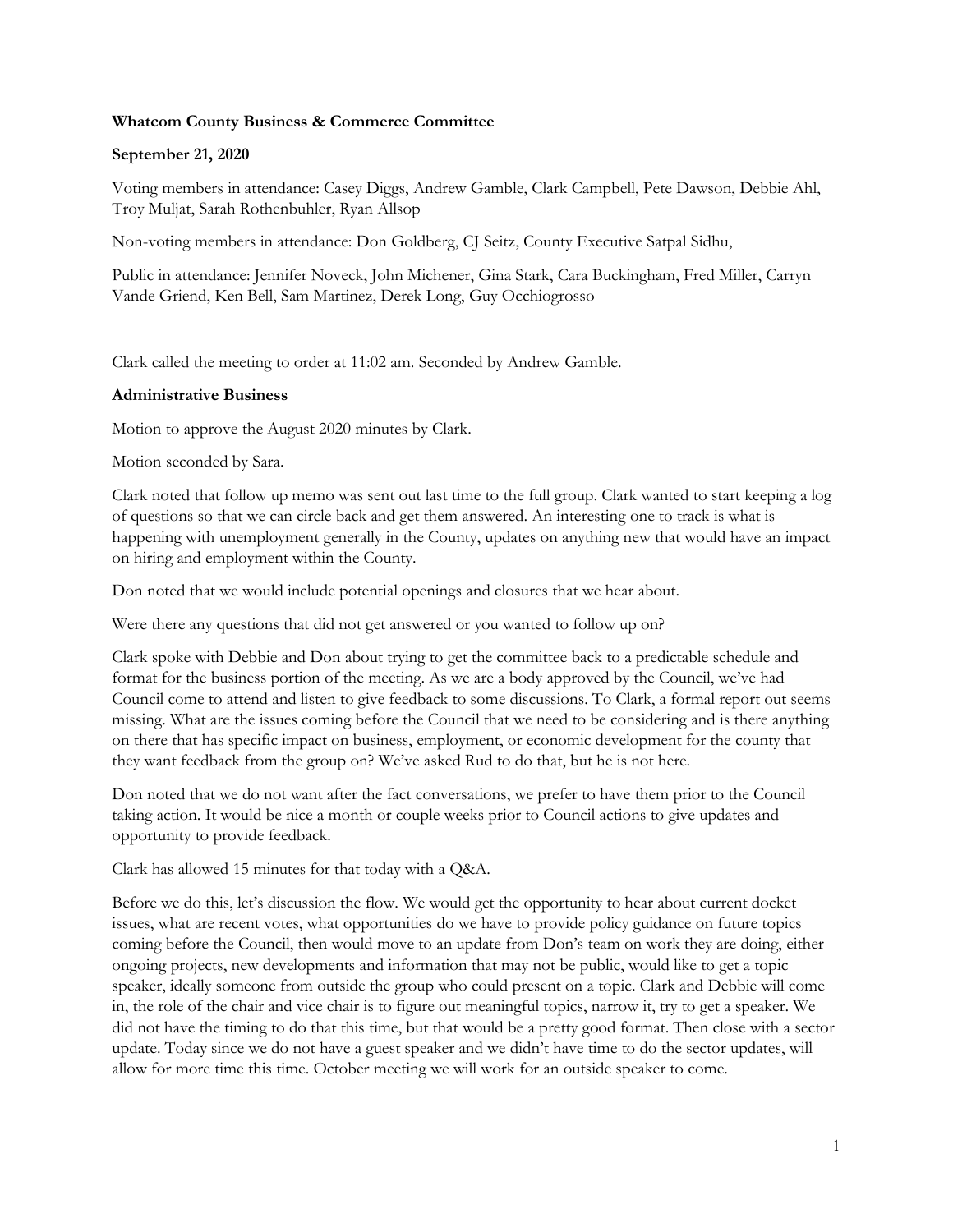Don also wanted to mention that all of you represent your company, in this committee, you represent the entire sector. So it is important that you look at things broadly from your industries.

Clark asked if Satpal is still there? In Rud's absence, can you give an update about Council work? Things we should be aware of?

# **County Council Briefing**

September – November are heavily focused on the budget, on the finishing up of spending the CARES Act dollars, and Cherry Point. They were asked to prepare a budget with a 10% reduction and prepare a strategy for a 20% reduction. This is a moving target, we looked at revenues. We are looking at 2020 sales tax revenue will be down 7% from 2019. On the property tax side, we are thinking 1.5% down. We do have an October payment coming up, which can vary a bit. General reduction for non-essential work, County is trying to do be creative, they did 2.5 months with all employees at 32 hours, they think they will be able to have the 10% reduction without layoffs. Now things can get worse or get better, we do not know.

CARES Act, we were given \$16 million initially, \$12 million county, Bellingham \$2.5 million. We were able to pool our money, we have a weekly mayor meeting, reached a consensus that it is better to pool the money and combine planning and help cities meet some shortfall. We have a very short window of time to spend the money and the advisement of treasury is that it cannot be something budgeted before March 1, it has to be caused by COVID. Large capital expenses and loss of revenue cannot be supplemented. It is very strict guidelines. The last thing we got push back on was – don't give us more money give us flexibility. COVID dosen't know when the year ends. Can you give us June 30, 2021? COVID expenses will continue – quarantine and isolation facilities, PPE, those will continue and we will have to spend general fund money on it. That's a crucial decision we are seeking. Give us up to 35% fund flexibility because each jurisdiction has its own specific problems or interests, even within our county there is variation. All the rules were made assuming that this disease would only last 3-6 months. But now we should throw away a lot of assumptions we made in March, there must be a reality track at the federal level. Congress needs advisement about how we can use this money. We are making noise and requests, but don't know what will happen. Council is engaged in how to spend this money, we know it will go back to the federal government if we do not use it. What are the things we can use it for that are COVID related? Otherwise, we will have to return it.

Cherry Point amendments. County Council saw the Planning Commission recommendations. Council had some clarification questions. He wants to emphasize that we have a document that have signatures from the refineries all on it. Industry sat down together and did a great service to the community by coming to a middle ground and they've been able to compromise. Satpal has discussed this amendment with each Council member, generally they are pleased with the outcome and hopefully this will be behind us by end of 2020. There are some clarifications and points to discuss, but they are working together on this and he is optimistic.

Any questions from the Committee?

Clark thanked Satpal.

Pete asked – As far as spending of CARES, up in Alaska, some communities are purchasing facilities and buildings for COVID shelters, with the intent post COVID to use as daycare or houseless shelter. Is that on the radar or a consideration here?

Satpal said yes. We have reached out to Commerce and Auditors about this. If it is a need and community wants it, they will let us do it. But the Auditor said read the document, that is what they will base it on. A real issue is refrigerators for food banks. BFB is the federal designated location for deliveries, but we do not necessarily have trucks from one freezer to delivery out in Eastern county. That is a capital expense. The Security Taskforce came up with \$600K budget and they are having a hard time doing this. They are saying to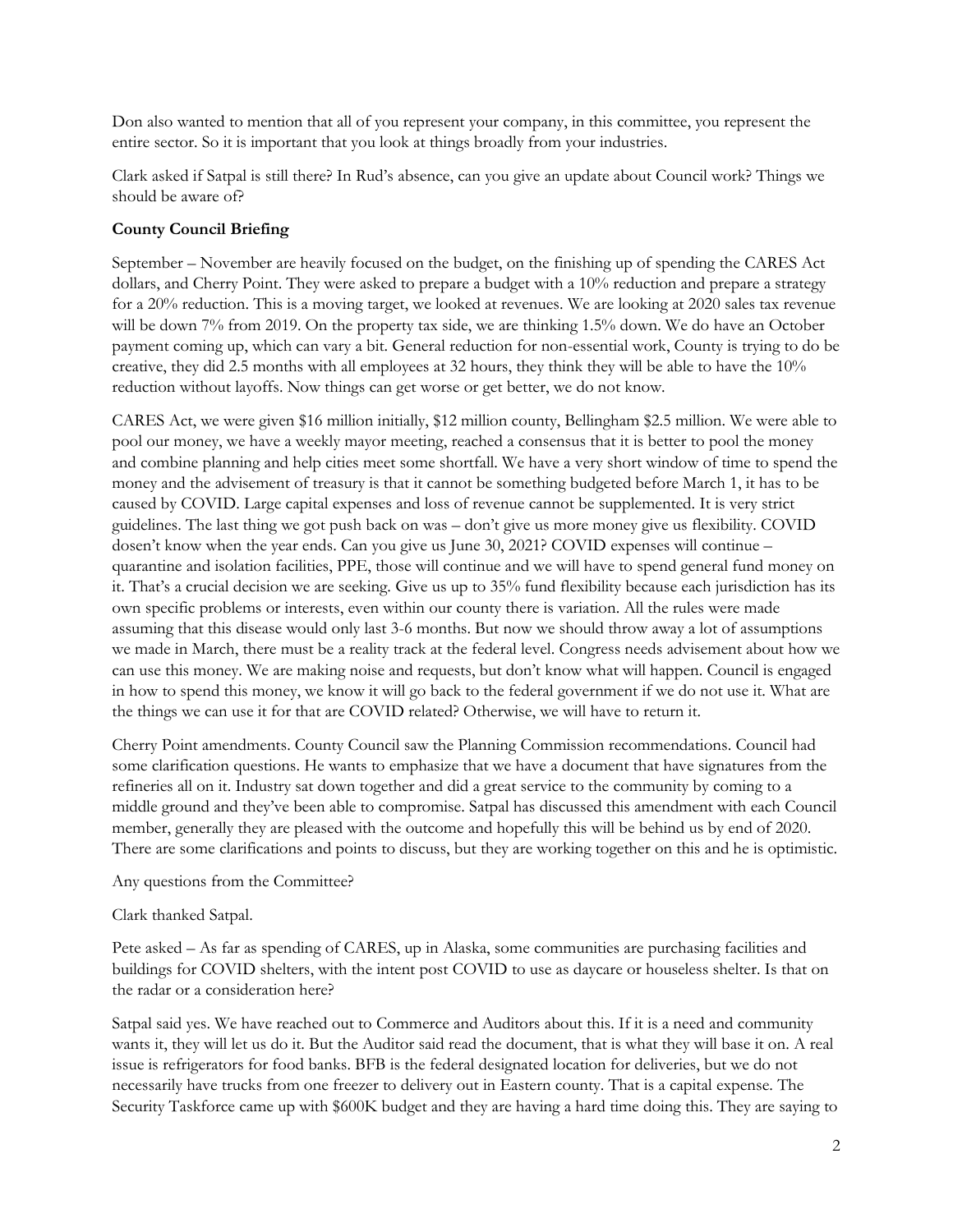lease/rent the trucks and spend much more money up front, not efficient, but do not purchase it because it is too risky. Risk is that auditors may decide we have to be audited for the next three years. Second is we may have to give the money back. Council approves the spending, but they have to be informed of the risks.

Clark asked if the money has to be spent or committed by end of year?

Has to be fully spent.

Clark asked if it was a budget item prior to March, what if the need is increased due to COVID?

It does not preclude you from using it.

For example, extra food, unified command, rural broadband, things we already pay for, but we can use it.

Clark asked what the likelihood that all of it will be spent, especially if we get more money?

Satpal is skeptical it will, but is hopeful the deadline will be extended because Patty Murray's office already knows that the deadlines are too soon. Other larger counties are going to have even bigger problems spending it fast enough. Seems most likely that the date will be extended, but we cannot assume that and should try to spend it.

Ken is shocked that we are struggling to spend our money. On sales tax, having people in retail and restaurant, I'm wondering where that is weighted? I can't imagine retail and restaurants are not up to par. Is it coming from somewhere else?

Satpal said he was surprised too but they do not have granular data on it. Maybe it is from online sales, construction industry, materials are being bought, properties being bought and sold, highest real estate sales – Troy can update us – there are bigger ticket items, cars being sold.

Don noted that the 1st three months were not affected by COVID, in 2021, we will probably see lower revenue.

Satpal noted that January and February we did really well, so that has helped. We have had low months, but this is the projection.

Don said high ticket items like boats, RVs, all sold out, those are all large tax items.

Clark asked if there were any other questions?

Pete also wonders why we are having trouble spending money. Why can't the County just purchase Motel 6?

Satpal noted that in March-April they thought it was a 3-month situation. If they buy it, they need to identify a use for it post-COVID. But the situation changes every quarter.

Satpal is very proud about the new BaseCamp shelter, houses almost 200 people, very friendly, very clean, and has provided space for a lot of people indoors. The City and County were able to use the housing grants and CARES dollars, they have invested a lot.

Clark noted so this is an example of CARES act spending.

The biggest thing is mobile testing, stockpile of PPE, and things like that we have been very successful. We have been able to hire some additional staff but they cannot stay past end of 2020 as of now.

Out of the \$16 million, we have spent most of it, probably a few million left. Another \$9 million in the past couple days. If they told us in March, we could have done more. If anyone has ideas, send him an email?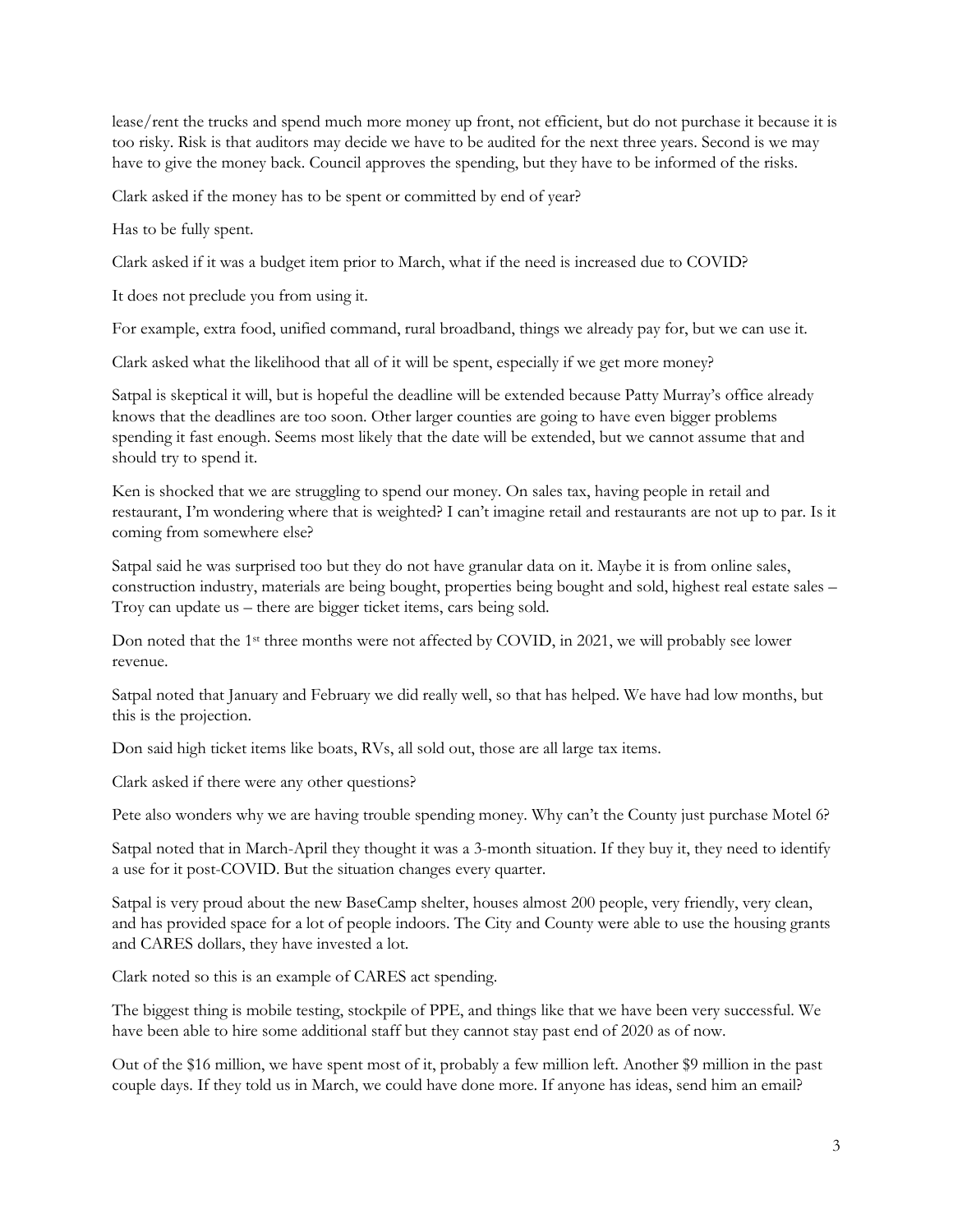Ryan noted that if they had a list of what they can spend the money on, this group could definitely come up with some ideas for how to spend it.

Can Don send the 5 conditions for CARES Act spending to be met? Test for spending COVID money, please look it over, will be very thankful if someone can come up with an idea that will help the community.

Don noted that they are forcing people to spend the money rather than having it extended. Potentially this could lead to spending on issues that are less priority.

Clark: if we looked at the list and we came up with some ideas, do you think BAC recommendations would give weight or legitimacy?

Satpal said it doesn't have to be that formal because we don't have time. Just ideas. We won't be able to do a lot of the ideas, so don't feel bad. We will consider every idea we get.

Ken said he is worried about outdoor seating disappearing. We should probably fund restaurants to do something to increase capacity and help through the winter months.

Don noted Gina would give an update on small business and nonprofit grants. And the other area we are expecting tremendous stress is mental health. There is a lot of data on the stress to people, domestic violence, things of that nature. We need to be mindful as time passes.

Ken we can fund heaters and canopies, put that over the top of Holly St or it will go away.

Don said that there is a team working on permanently covering and heating the outdoor areas, it is happening.

Satpal said that they are really trying to do everything possible, it is hard decision for how to spend the money. If the deadline is extended and we spent all the money on things that were lower priority. And if COVID goes for another 8 months, this is all we have and we will have to go into general budget.

Pete noted that if the money starts to run out and we do not have anything to spend it on, temporary structures via Birch might make sense and be a good way to spend the money.

Don got ahold of Rud, he had a personal emergency so wasn't able to attend the meeting.

Clark thanked Satpal for the update.

Sara noted that she was also surprised at the revenue decline being so low, since some in her industry are experiencing 20-70% losses.

Debbie suggests that after Gina speaks, anything we can do with rural broadband, wireless, help with telehealth, for the need of COVID, but have longer term advantage of increasing connectivity. Was on a call this morning with Gloster and CMF, things are going to continue to be via telehealth. The challenges that underserved communities include access as well as outcomes, anything we can do to make sure people are equitably connected to the internet.

Satpal agreed. He said this a necessity, like having water in your house. This would take a national effort in rural areas. Providers should take the responsibility of covering rural areas, they cannot just provide services to the lucrative area and abandon the rest to local governments, it should be built in. Charge people a few extra cents and do it. It will actually grow our economy. Look what you can do with zoom meetings and online commerce. Thank you very much.

Clark said Gina is going to give an update on rural broadband.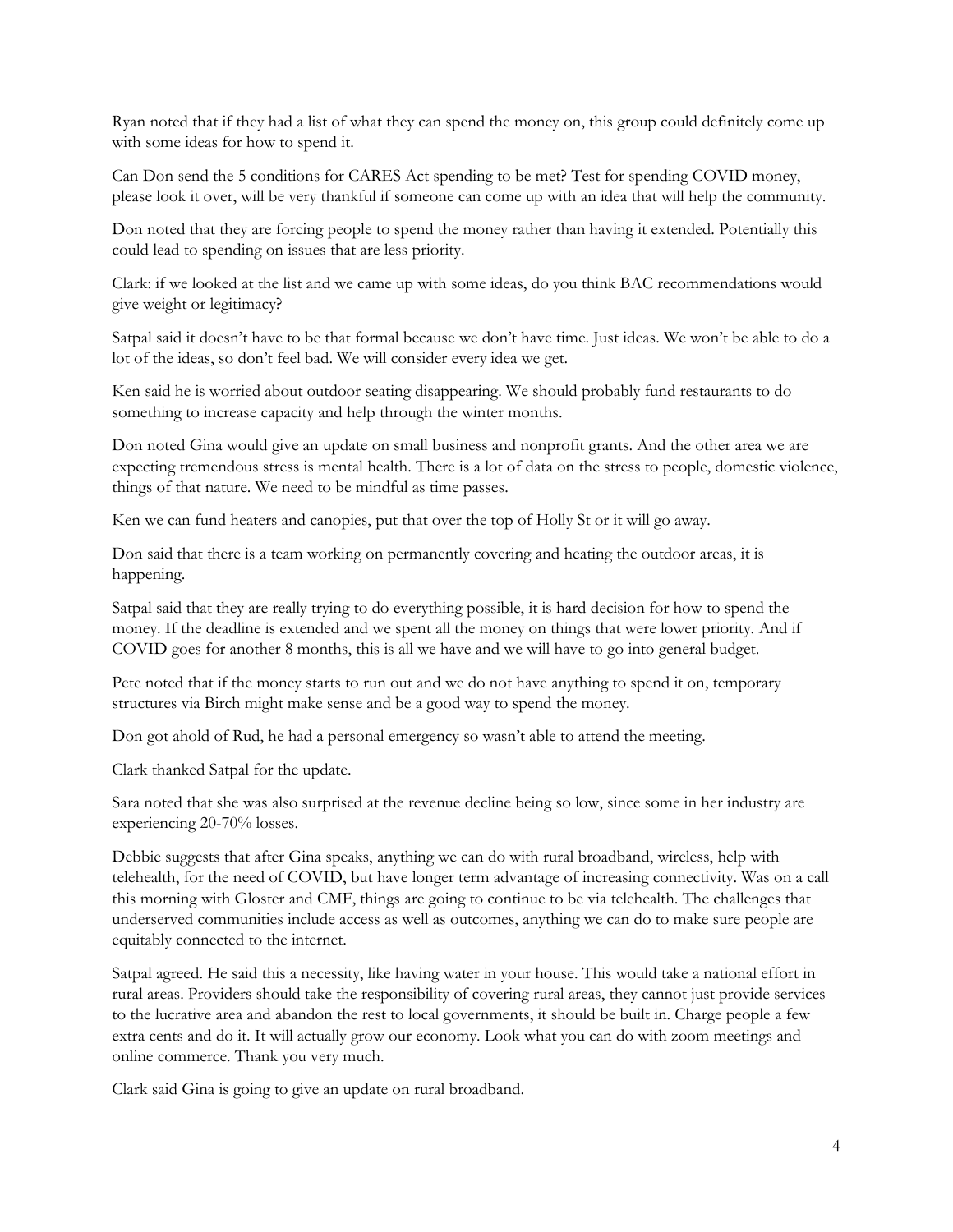# **REP Briefing**

Don noted that 360 modular is a new business in Ferndale, they are looking at some employees having issues finding affordable housing. They have employees who are homeless. They want to address worker housing on city properties. Rob Dale would like to present to the group what they can do on worker housing for the group? If that's important, Don can set that up. John Michener also has some updates.

John noted that he is working with local companies that are expanding, looking for employees and facilities that will allow them to handle increases in demands. Working with a few companies that are locating to the area, buying facilities, shout out to NW Workforce Council, they held a virtual job fair last week, a number of people are going to get hired as a results. Thanks to CJ and SBDC for the work we've been doing with them, some of these companies will reach out and just make sure we link they to the resources as quickly as possible. There is some investment internally and externally that is ongoing. Happy to answer any questions if anyone has them.

Troy would like to reiterate and he would like to hear that. There is still a housing crisis. It is worse today than ever. There are 346 homes in all of Whatcom County, that is less than a one-month supply.

Don noted that we are still back to our original problem from 1.5 year ago – we cannot bring companies here because people cannot find housing.

Clark wondered if there was any way to direct CARES Act money to this?

Don said he doesn't think it can be spent quickly enough. To get permitted and built would be impossible.

Ryan said maybe they could buy the woods in Bellingham so we can stop renting it.

Don said it isn't for worker housing.

Ryan said it could be! If bought by the city!

Don said they already own properties though.

Clark said back to committed versus spent: so the project has to be completed? What if the invoice is sent?

We had pushback from pre-paying a year of affordable broadband for people. People are very afraid of having to pay back things they spent that were not allowed.

Clark asked if Treasury is auditing?

Don, probably due the fed and the state.

Ken noted he is frustrated that we are still in the same place 2 years ago. We are talking about land availability and the inability of putting a modular home there. 2 years, seriously? We got neighborhoods that want annexation and are not allowed to have it so that we can move the needle. COVID aside, I did not think we would still be here.

Sara said another issue with Cherry Point is that there are a lot of work and tax dollars there and would like to hear from CP reps about how they feel, they keep getting awards, much are market driven.

Don said he will be meeting with Alcoa and BP. BP has a new plan, they did a 3-day seminar recently. They are going to change what they are doing out there.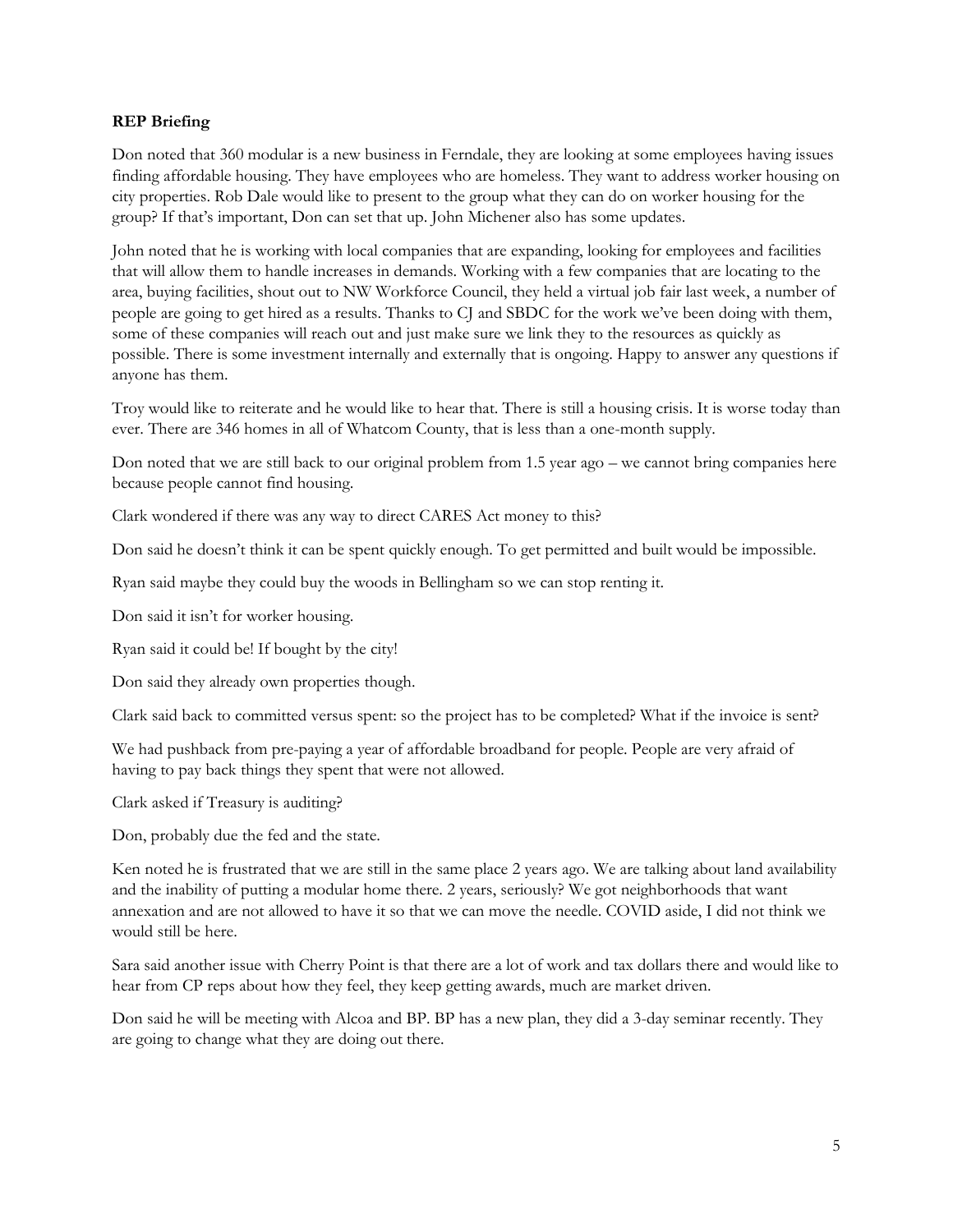Sara is nervous about how difficult permitting in this county is, she thinks that CP agreement issues are mostly about permitting. She doesn't understand why if it is about emissions that permitting has to be made more difficult.

### Don noted time.

Gina provided an update on broadband. Broadband in the short term versus long term. We have been working on broadband long term since 2018. But we see continued impact on schooling and education as well as remote work and business. Have been working with school districts, allotted \$900k for equipment and connectivity, through the process they learned that there are connectivity problems due to income, and then problems due to presence of physically technology. Students have been relying on hot spots, which is not a stable connection. That is a band-aid. With these, we are going to go back to the families with the hot spots and see what it will take to get them a long-term stable connection. Through surveys, Ferndale has 512 students with no internet. That's significant. She suspects it is more. Districts have spent \$1.4 million in equipment. Schools could easily use \$1 million more for connectivity. Pogo zone has been stellar; they have been working to connect the most rural families. Request 130,000 from the county so Pogo could connect 200 families, they will run out of the money, we will ask for more.

Long term it was about the public doing the backbone then asking private ISPs to do the final mile / off ramps to the home. Some of the ISP providers due to ROI requirements, they do not serve rural communities. We are rethinking how we can continue to work with ISPs so that we can do the final mile connection. Tim Dyke has a lot of knowledge on infrastructure based on information we have received from schools so we know where the need is most so we can be strategic with our dollars. COVID isn't going anywhere, these families needed connection before and now need it more. The Port is now going to allow Mt Baker to do homework and have a stable internet connection. Nooksack opened their gym up so students can go. This is a deep topic that needs a lot of funding and work. She would like to encourage the dig once policy, if you are doing a development, think about putting in conduit.

#### Any questions?

Clark wondered if we have numbers on what percent of residents do not have internet connection?

We are working on this with the school district, we do not have specific numbers.

Debbie said we need to think about the internet as a utility. It's required for school, work, health, mental health. Use the additional funding to get us up and running anywhere we can. She wanted to thank Gina for taking the lead.

## **Roundtable Industry Updates from Committee Members**

Casey: restaurant and hospitality, how are you and others doing?

Casey noted financial, they have pretty flat, about 6500 barrels of beer, about 13,000 kegs. Right now the whole business is down about 55% in terms of revenue. Usually they are at 6000 barrels right now, just under 4000 barrels brewed. Slow summer time, no events, this is a pretty big loss going into winter months. They've got everyone back working on site, marketing was working remotely, but we needed them back here to brainstorm and film and taking photos. COVID Safety and the biggest challenge are customers and staff being comfortable working. A lot of coworkers, a lot of mental health checkins, making sure everyone is following protocols. They close 4-5pm to do a deep cleaning everyday, continuing to do that. Long-term culture they have not had time to think about, still very reactionary. Looked at \$36k bid for a deck and heaters, so some capital improvements are important and needed. Even if we cover the deck, we don't know if customers will be comfortable to come in.